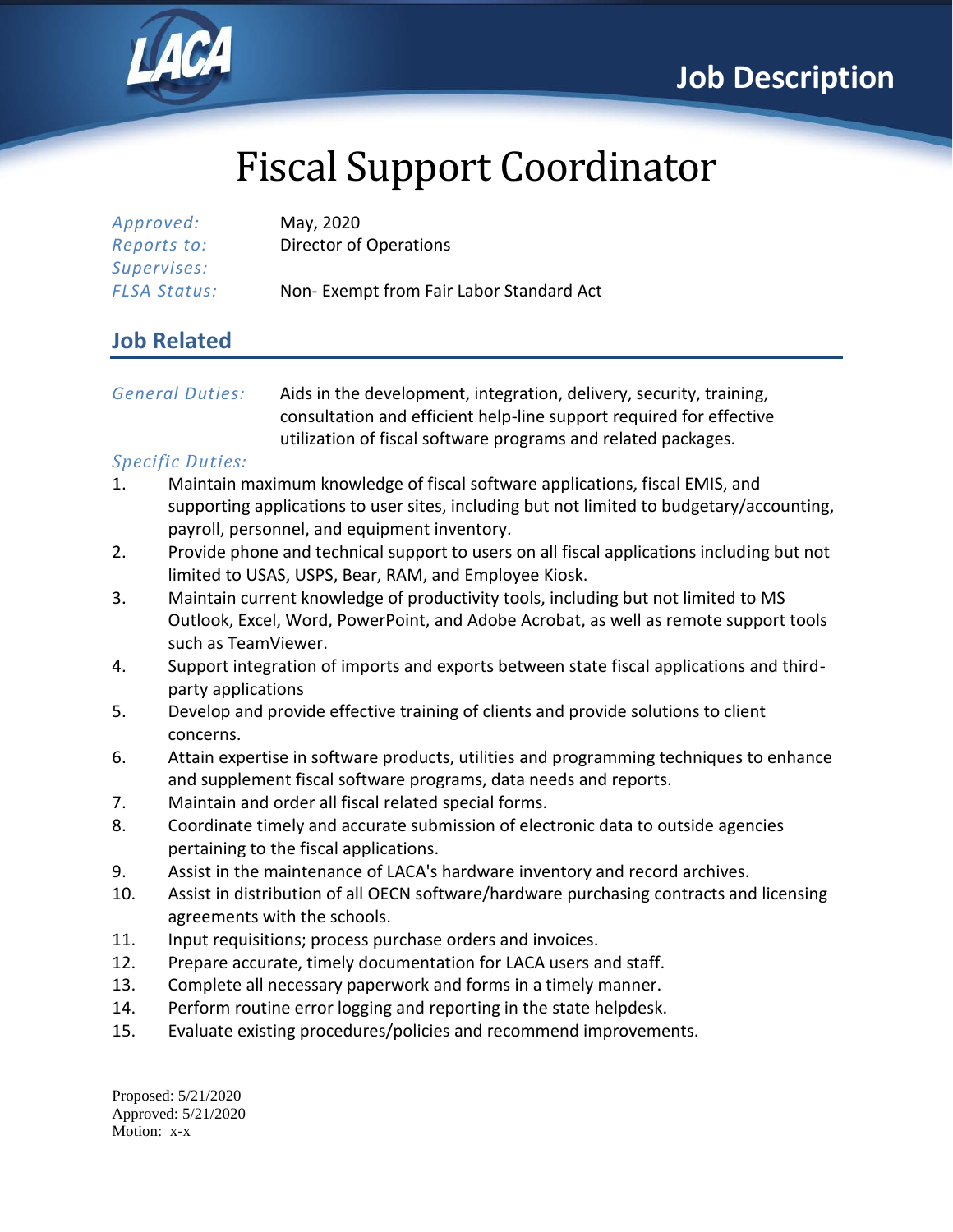

- 16. Provide assistance to the LACA Advisory Committees.
- 17. Maintain a good working relationship with all central site staff to ensure a coordinated team approach to the institution of procedures and the resolution of problems.
- 18. Perform all other duties as defined and directed by the Director of Operations.

#### **Personal**

- 1. Maintain professional and responsible attitude and respect.
- 2. Is dependable in attendance.
- 3. Has a good working relationship with users, staff and vendors.
- 4. Accepts authority and direction.
- 5. Supports and reflects organization policy and image.
- 6. Retains good working attitude when overtime is required.
- 7. Excellent management and organizational skills

## **Qualifying Experience**

- 1. Minimum 2 year business/accounting degree and/or 2 years' experience in an education and/or accounting related field.
- 2. Good written and verbal communication skills, and must interact well with Executive Director, users, and vendors inspiring confidence from all.
- 3. Understanding of school finance or ability to learn.

## **Qualification Requirements**

To perform this job successfully, an individual must be able to perform each essential duty satisfactorily. The requirements listed below are representative of the knowledge, skill, and/or ability required. Reasonable accommodations may be made to enable individuals with disabilities to perform the essential functions.

**Language skills:** Ability to read, analyze and interpret common scientific and technical journals, financial reports, and legal documents. Ability to respond to common inquiries or complaints from staff members and clients, regulatory agencies, or members of the business community. Ability to write reports. Ability to effectively present information to top management, public groups, and/or boards of directors.

**Reasoning Ability:** Ability to define problems, collect data, establish facts, and draw valid conclusions. Ability to interpret and extensive variety of technical instructions in mathematical or diagram form and deal with several abstract and concrete variables.

**Physical Demands:** While performing the duties of this job, the employee is required to sit, stand, walk, and use hands to finger, handle or feel objects, tools, or controls. The employee

Proposed: 5/21/2020 Approved: 5/21/2020 Motion: x-x